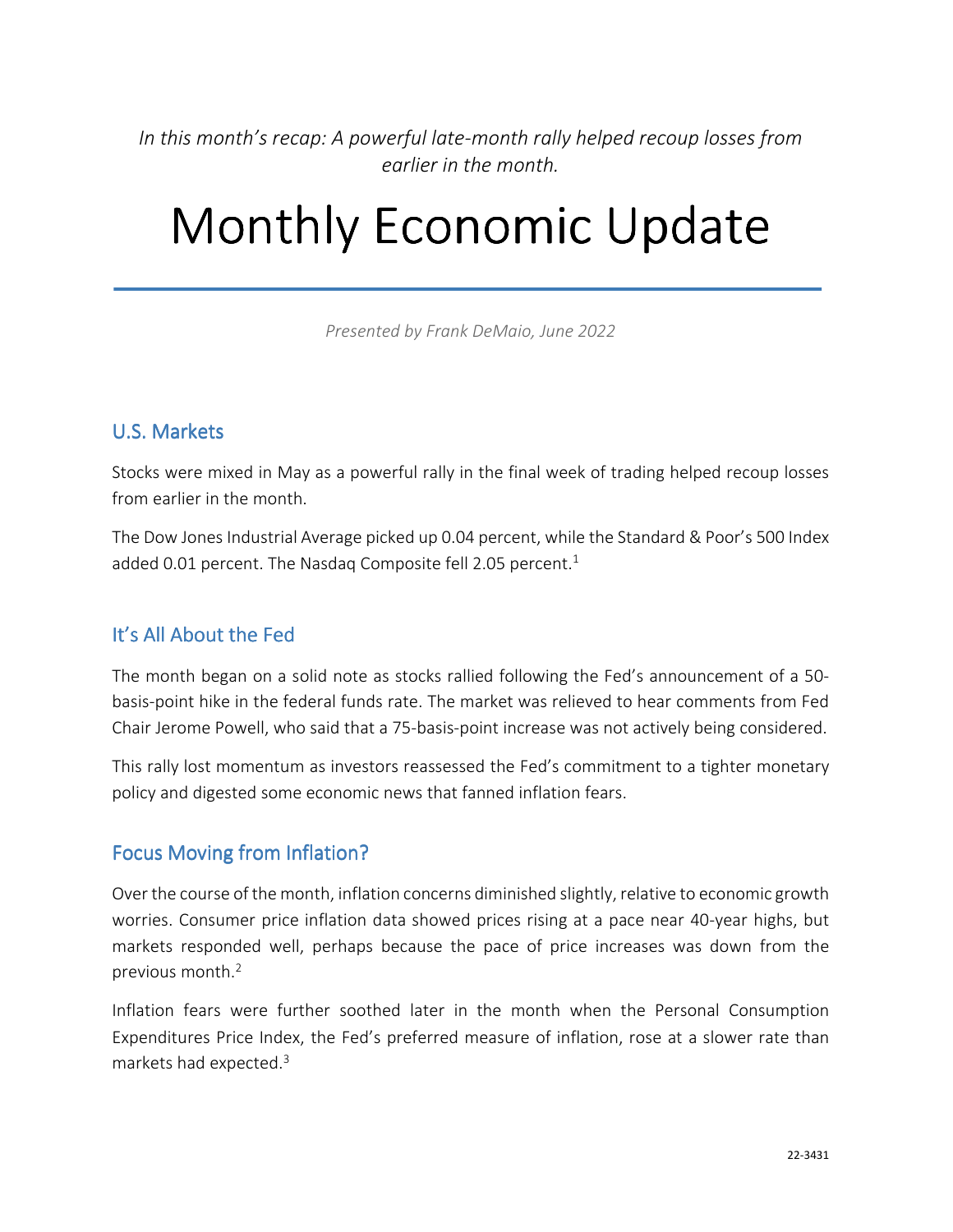# Mixed Signals on Economic Growth

Economic growth concerns moved to the forefront due, in part, to weak economic data out of China. Disappointing earnings from major U.S. retailers also heightened fears about domestic growth. But upbeat news from several mid-size and discount retailers suggested the American consumer remained healthy.

# **Fed Sparks Rally**

The May 25 release of the Federal Open Market Committee (FOMC) meeting minutes ignited the sharp rally in stock prices.

To investors, the meeting minutes suggested that the Fed was unlikely to pursue a more aggressive tightening stance. Investor sentiment was also lifted by comments from Fed officials who indicated that rate hikes could take a pause after the expected June and July hikes.

#### Sector Scorecard

Industry sectors that managed to post gains in May included Communications Services (+1.9 percent), Energy (+16.03 percent), Financials (+2.78 percent), Health Care (+1.49 percent), Materials (+1.18 percent), and Utilities (+4.31 percent). The remaining sectors moved lower, with losses in Consumer Discretionary (-5.12 percent), Consumer Staples (-4.08 percent), Industrials (-0.46 percent), Real Estate (-5.11 percent), and Technology (-0.69 percent).<sup>4</sup>

# What Investors May Be Talking About in June

The U.S. dollar has been strengthening against other currencies all year. The U.S. Dollar Currency Index, which tracks the dollar's value against a basket of major international currencies, has risen about 8 percent since the start of the year.<sup>5</sup>

The value of the dollar is closely watched because roughly 40 percent of the aggregate earnings of S&P 500 companies come from overseas sales.<sup>6</sup>

A strong dollar helps U.S. shoppers buy imported products at lower prices, but it also makes U.S. exports more expensive to overseas customers, which may show up in second-half company results.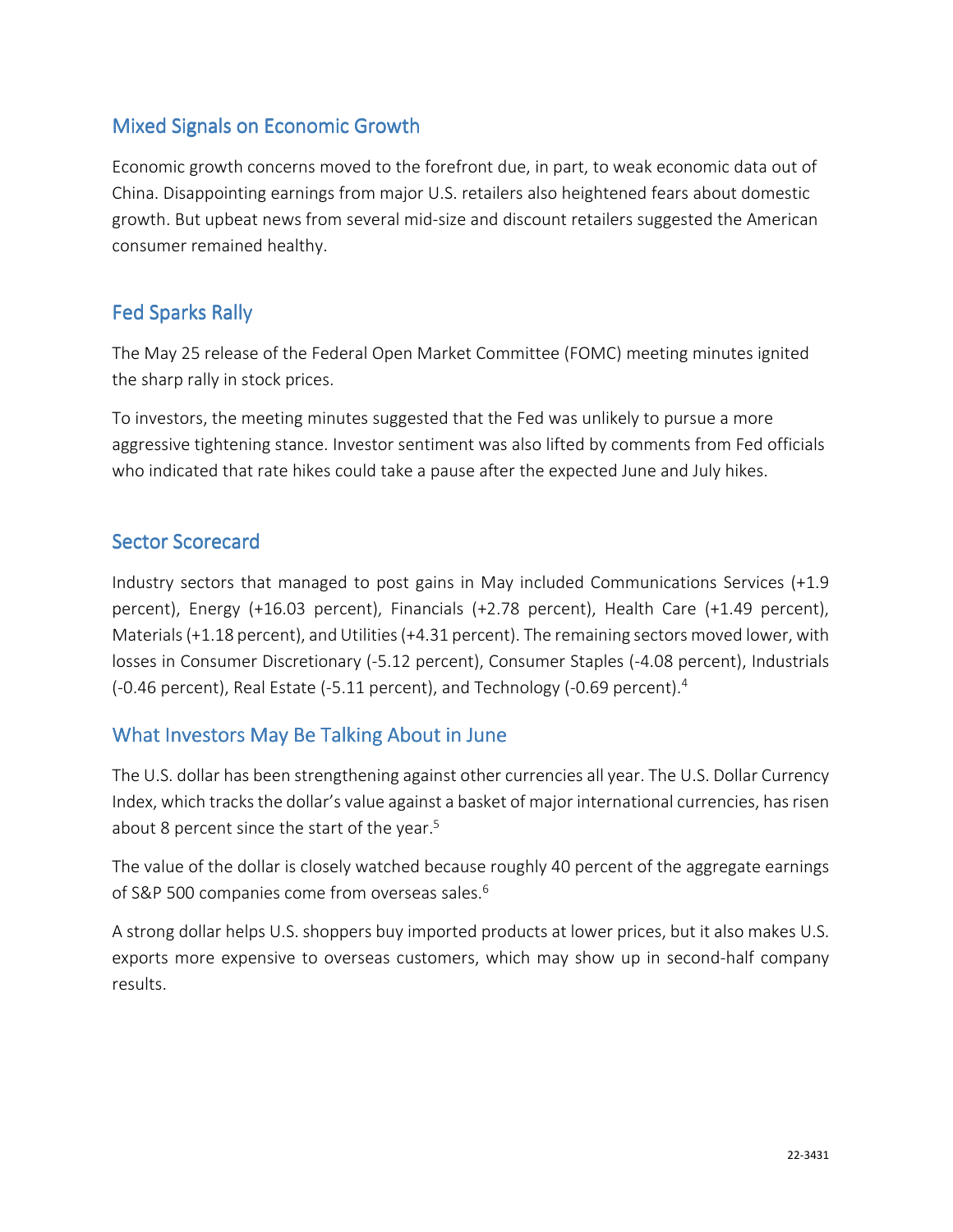#### TIP OF THE MONTH



*If you are getting married and want to buy a home, consider setting up a wedding registry that collects money specifically for a down payment.*

#### World Markets

World markets trended higher as China began to emerge from its COVID-19 lockdown. The MSCI EAFE Index gained 1.45 percent in May.<sup>7</sup>

Major European markets mainly moved higher, with increases in Spain (+3.11 percent), Germany (+2.06 percent), and the U.K. (+0.84 percent). France's CAC 40 lost 0.99 percent.<sup>8</sup>

Stocks in the Pacific Rim markets were mixed. Australia lost 3.01 percent while Japan picked up 1.61 percent. $9$ 

#### **Indicators**

Gross Domestic Product: The second estimate of the first quarter's GDP growth was revised lower, from an annualized -1.4 percent to -1.5 percent.<sup>10</sup>

Employment: Employers added 428,000 jobs in April, the 12th consecutive month of 400,000plus job growth. The unemployment rate was unchanged at 3.6%. Average hourly earnings rose 5.5% year-over-year, although that remains below inflation over the same period.<sup>11</sup>

Retail Sales: Consumers continued to spend in April, with retail sales climbing 0.9 percent. Since retail sales are not adjusted for inflation, it's difficult to say how much of this increase is attributable to higher prices versus higher demand.<sup>12</sup>

Industrial Production: Industrial output rose 1.1 percent in April—more than double Wall Street estimates.<sup>13</sup>

Housing: Housing starts slipped 0.2 percent, although they were higher year-over-year by 14.6 percent.14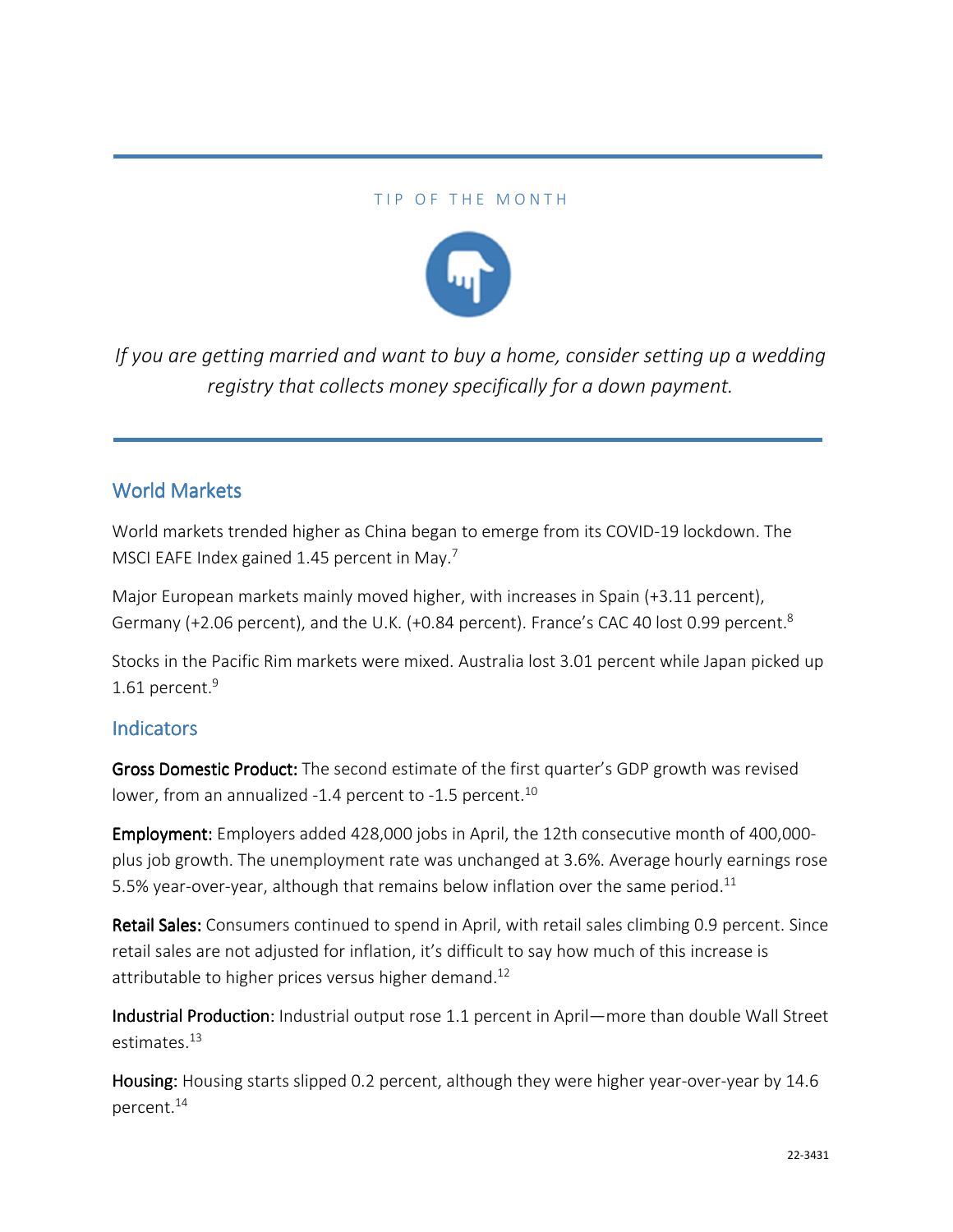Sales of existing homes fell to their slowest pace since the start of the COVID-19 pandemic, declining 5.9 percent from a year earlier (April 2021). Tight inventory, rising prices, and higher mortgage rates weighed on prospective buyers.<sup>15</sup>

New home sales slipped 16.6 percent from March 2022 levels and dropped 26.9 percent from April 2021 levels. There was a nine-month supply of new home inventory in March 2022. A sixmonth supply is considered balanced between buyer and seller.<sup>16</sup>

Consumer Price Index: Prices of consumer goods rose 8.3 percent from a year ago, coming in slightly below last month's pace but above consensus estimates. Excluding food and energy prices, core inflation jumped 6.2 percent.<sup>17</sup>

Durable Goods Orders: Orders for long-lasting goods rose 0.4 percent, led by non-defense aircraft and parts orders.<sup>18</sup>

#### QUOTE OF THE MONTH



*"There will come a time when you believe everything is finished; that will be the beginning."* 

*LOUIS L'AMOUR*

# The Fed

At its May FOMC meeting, the Federal Reserve raised interest rates by half a percentage point. The Fed governors also announced that they would begin to scale back the Fed's \$9 trillion balance sheet by \$95 billion per month.

In a post-meeting press conference, Fed Chair Jerome Powell also said that the FOMC was not actively considering a 75-basis-point hike, although there may be multiple 50-basis-point hikes in the coming months.<sup>19</sup>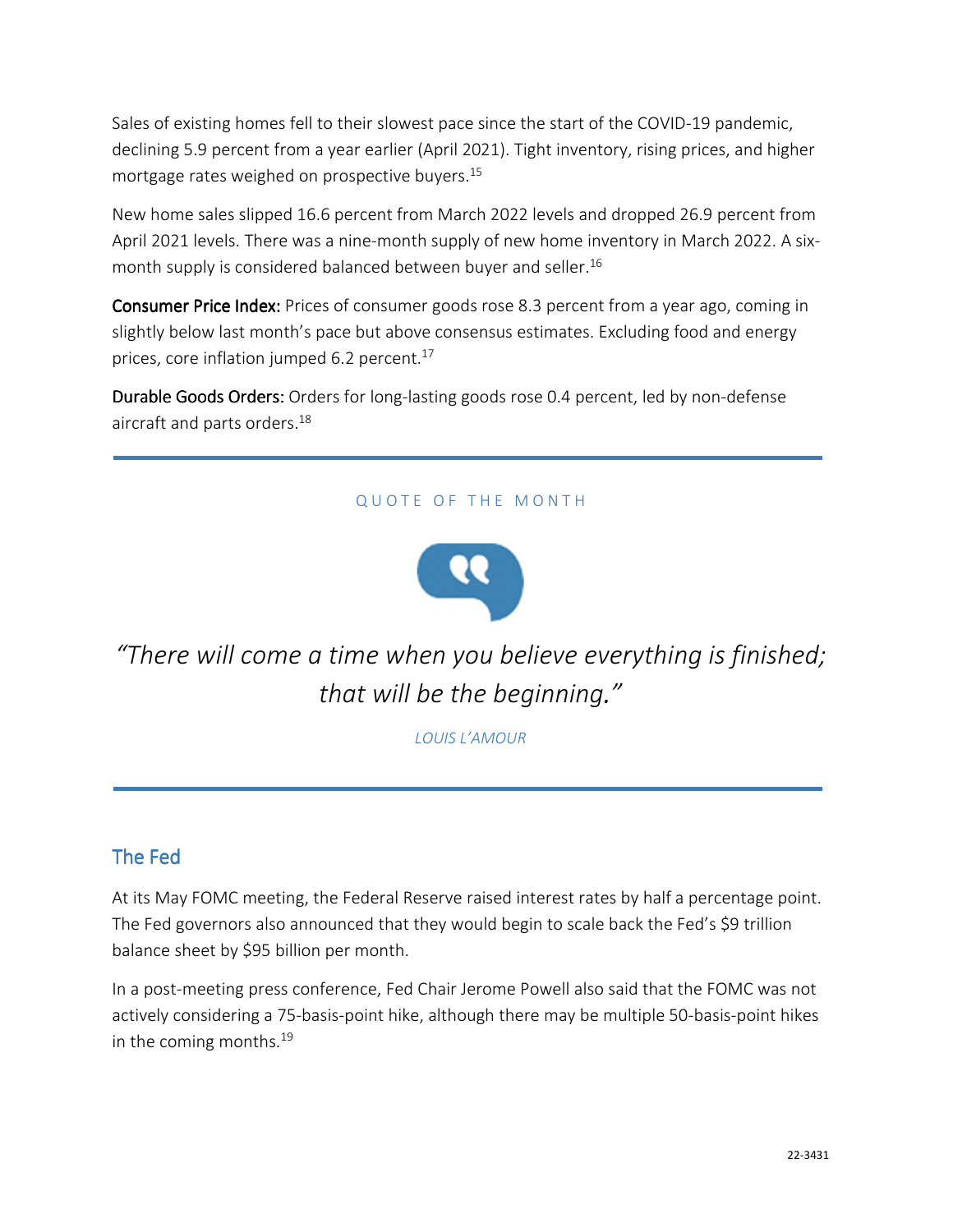| <b>MARKET INDEX</b> | <b>Y-T-D CHANGE</b> | <b>May 2022</b> |
|---------------------|---------------------|-----------------|
| <b>DJIA</b>         | $-9.21%$            | 0.04%           |
| <b>NASDAQ</b>       | $-22.78%$           | $-2.05%$        |
| S&P 500             | $-13.30%$           | 0.01%           |
|                     |                     |                 |
| <b>BOND YIELD</b>   | $Y-T-D$             | <b>May 2022</b> |

Sources: Yahoo Finance, May 31, 2022.

The market indexes discussed are unmanaged and generally considered representative of their respective markets. Individuals cannot directly invest in unmanaged indexes. Past performance does not guarantee future results. U.S. Treasury Notes are guaranteed by the federal government as to the timely payment of principal and interest. However, if you sell a Treasury Note prior to maturity, it may be worth more or less than the original price paid.

10 YR TREASURY 1.33% 2.84%

#### THE MONTHLY RIDDLE



# *It has a back and four legs, yet it can't run. It has two arms, but no hands. You don't keep it as a pet, but you likely have one in your home right now. What is it?*

*LAST MONTH'S RIDDLE: You use it between your head and your toes; the more it works, the thinner it grows. What is it?* 

*ANSWER: A bar of soap.* 

#### Frank DeMaio may be reached at 603-641-1010 or fdemaio@jtdfinancial.com www.jtdfinancial.com